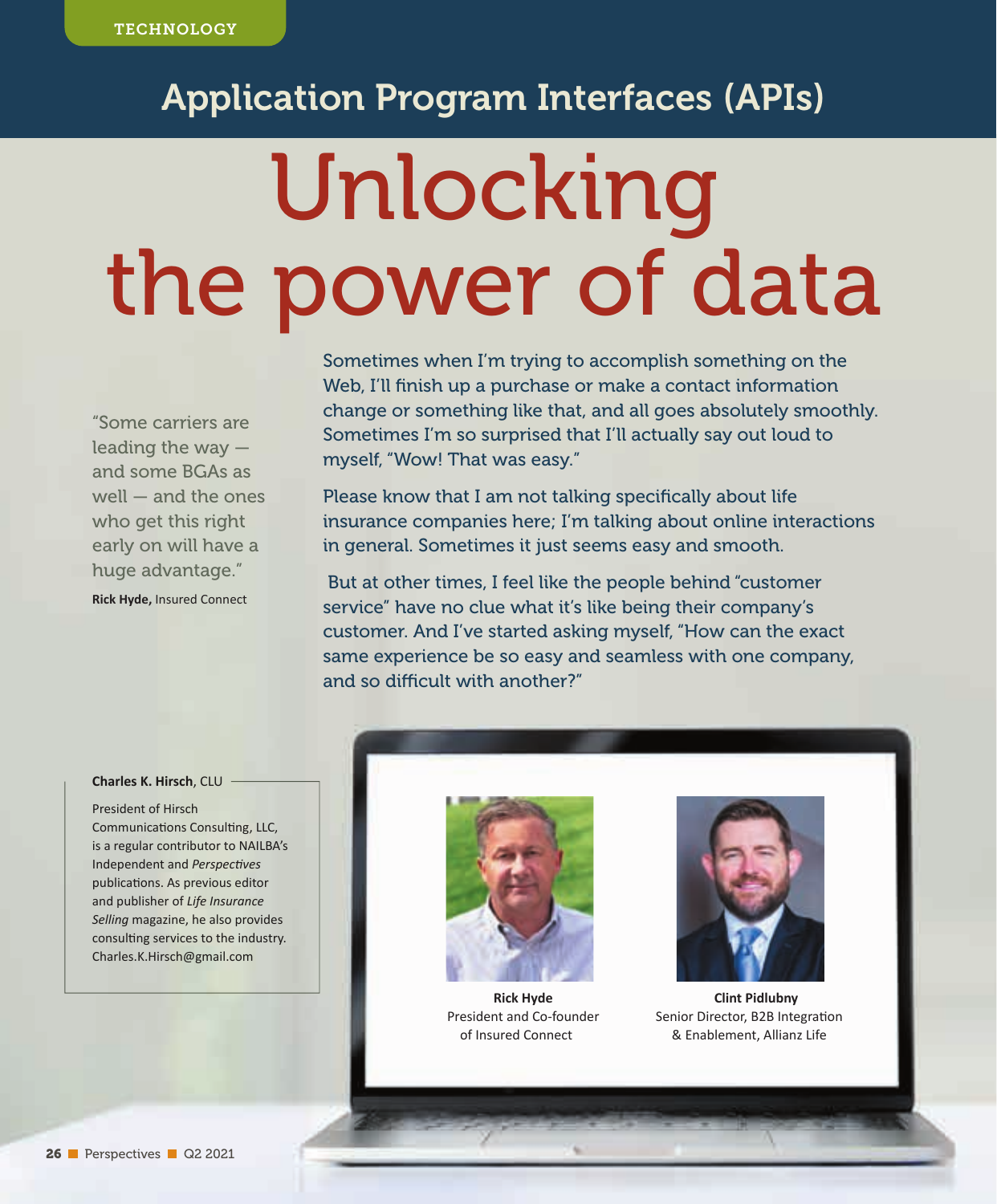"APIs enable two disparate systems to talk, so that users can leverage functionality and/or data from multiple applications at the same time without having to visit multiple systems or apps"

**Rick Hyde,** Insured Connectv

#### Magic behind the curtain

There are lots of reasons why there may be a seamless digital experience, and more and more these days the driving force behind it is application programming interfaces (APIs). In its definition of APIs, the website APIfriends.com says, "APIs are a set of functions and procedures that allow for the creation of applications that access data and features of other applications, services, or operating systems. Good APIs make it easier to develop a computer program by providing all the building blocks, which are then put together by the programmer."

The implication in that definition is that the more robust the data being accessed, the more benefit APIs can realize. That leads to the question of how in a data-rich industry like the financial services business, APIs can be best utilized.

#### Taking advantage of the data

Working toward the goal of helping this business take full advantage of the power of APIs is Rick Hyde, president and founder of Ticoon Technology and president and co-founder of Insured Connect. Ticoon has developed multiple platforms that aggregate in-force life insurance, investment, banking, and other secure data feeds onto a single platform for life insurance distributors, advisors, and policyowners. Ticoon has worked with many of Canada's top life insurance companies and investment firms to provide them with access to a single view of the book as well as tools to engage their clients and cross-sell additional products and services.

In 2017 Mr. Hyde launched Insured Connect, a US-based company that focuses on creating a single in-force data and policy service platform (called "NIC") for the United States life insurance business. Insured Connect is currently partnering with more than a dozen life insurance carriers and dozens of independent life insurance distributors who have adopted NIC as their in-force policy service solution. Mr. Hyde has been creating technology platforms in the life insurance and financial services space for more than 20 years.

### Consolidating into one solution

Mr. Hyde told us where he sees APIs adding value to the life insurance business. "APIs enable two disparate systems to talk, so that users can leverage functionality and/or data from multiple applications at the same time without having to visit multiple systems or apps, essentially consolidating multiple thirdparty 'best-of-breed' capabilities into one solution. This is very important in the insurance industry where agents and brokerage general agencies — BGAs — typically do business with multiple carriers. Currently, BGA users and agents need to visit multiple carrier websites to update policy information, like making address changes, beneficiary changes, etc. Each carrier process is different and requires separate logins and so forth. It is therefore timeconsuming and frustrating for users, and for that reason often does not get done.

"In an ideal world," Mr. Hyde continued, "NIC, my firm's single in-force data and policy service platform, would have a single address-change feature and would connect to the carriers' address-change apps through an API. The users could make the address update once — on a single interface that they become accustomed to — and then it would connect to the carrier systems through an API to pass the address change information to the carrier. The carrier is comfortable receiving the change through the API because they know it is a secure channel and we have authenticated the user on our end. And I can't stress enough how important that user authentication is."

*APIs* continued on **page 28**

"By carriers increasing their API integration options and BGAs continuing their own investment in technology, we can work together to drive the best possible service experience for our mutual clients." **Clint Pidlubny,** Allianz Life